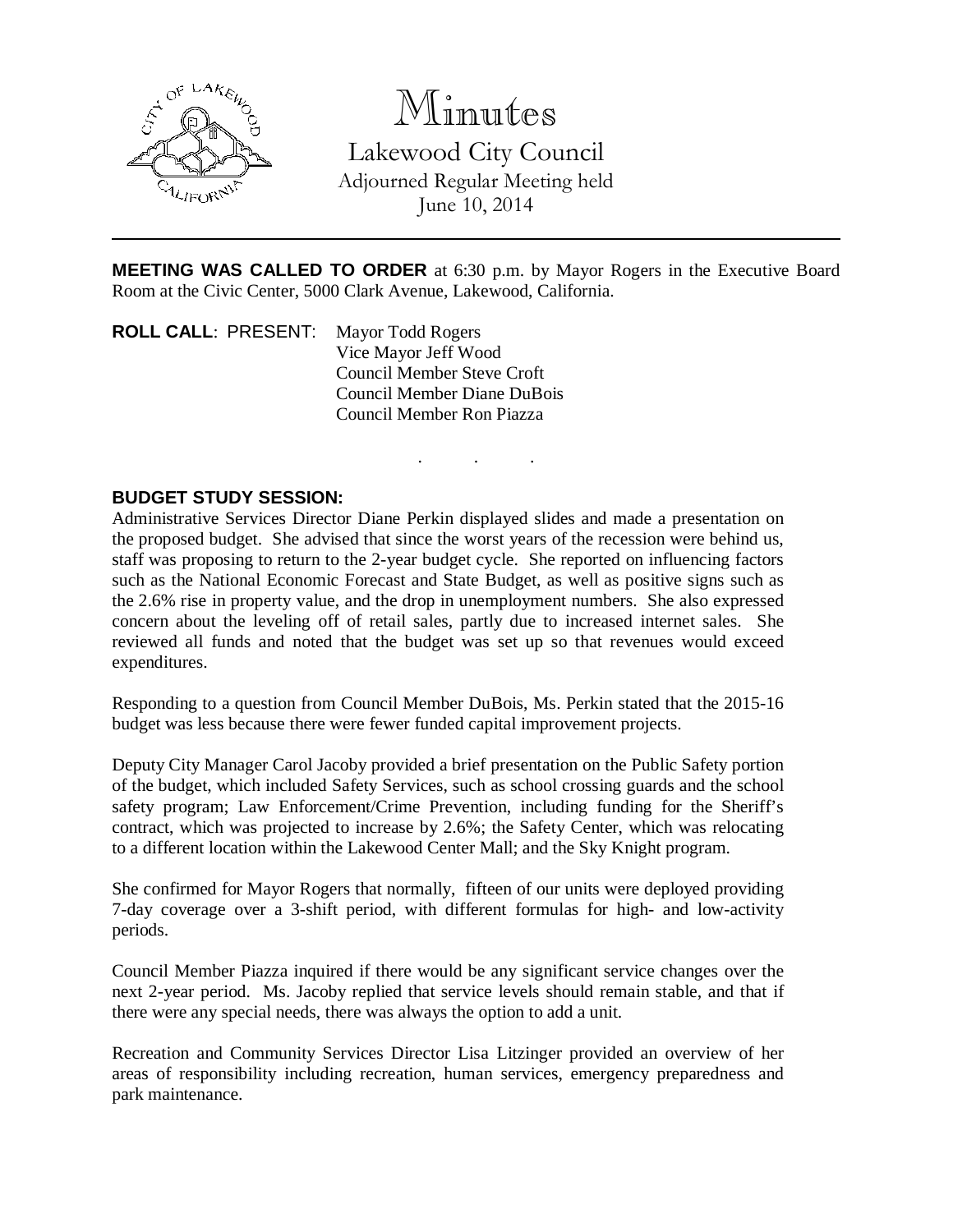City Council Adjourned Minutes June 10, 2014 Page 2

## **BUDGET STUDY SESSION:** Continued

Council Member DuBois asked about bee removal. Ms. Litzinger stated that the City's Licensed Pesticide Applicator was called in to assess any bee situation and that bees were only destroyed if they presented a hazard to public safety.

Public Works Director Lisa Rapp reviewed the divisions of the Public Works Department. She noted that one of the challenges of the Solid Waste Management area was the pending closure of the Puente Hills landfill. She noted that in Animal Control, there were some changes planned in the process for licensing dogs. She also noted that in the Fleet Maintenance Division, some of the City's CNG (Compressed Natural Gas) vehicles were nearing the end of the certification period on their fuel tanks.

She confirmed for Council Member Piazza that the licensing program was not able to generate sufficient funding for the entire animal control program, which was partly subsidized by the City.

Water Resources Director Jim Glancy reported that some of the challenges facing his department were the rising cost of electric power and the increases to the cost of recycled water.

The Director of Public Works provided an overview of the Capital Improvement Projects, including projects carried over from the current year such as Centre Refurbishments, West San Gabriel River Nature Trail, Phase 3, Palms Park Improvements, San Martin Playground Improvements, Del Valle Veterans' Memorial and the Dog Park.

David Ford, Southern California Edison Company, stated that he was fully committed to the project, but approval was waiting on their legal department, that was pondering liability issues and the precedent of allowing a dog park in an Edison right-of-way.

Council Members inquired why the process was taking so long and if there was any way to encourage them to speed up the approval so the dog park could be constructed. Mr. Ford stated that he expected the process to be completed by late June or early July.

City Manager Howard Chambers inquired if it were possible to begin the work to install the walkways and fences for the dog park, without opening it for use until the Edison review was complete. Mr. Ford responded by stating he would inquire.

The Director of Water Resources reviewed the water projects in the Capital Improvements budget, including the water main replacement which, after 25 years of work, was half completed. Other projects included Plant #13 Rehabilitation and replacement of the Box Reservoir at Plant #22.

. . .